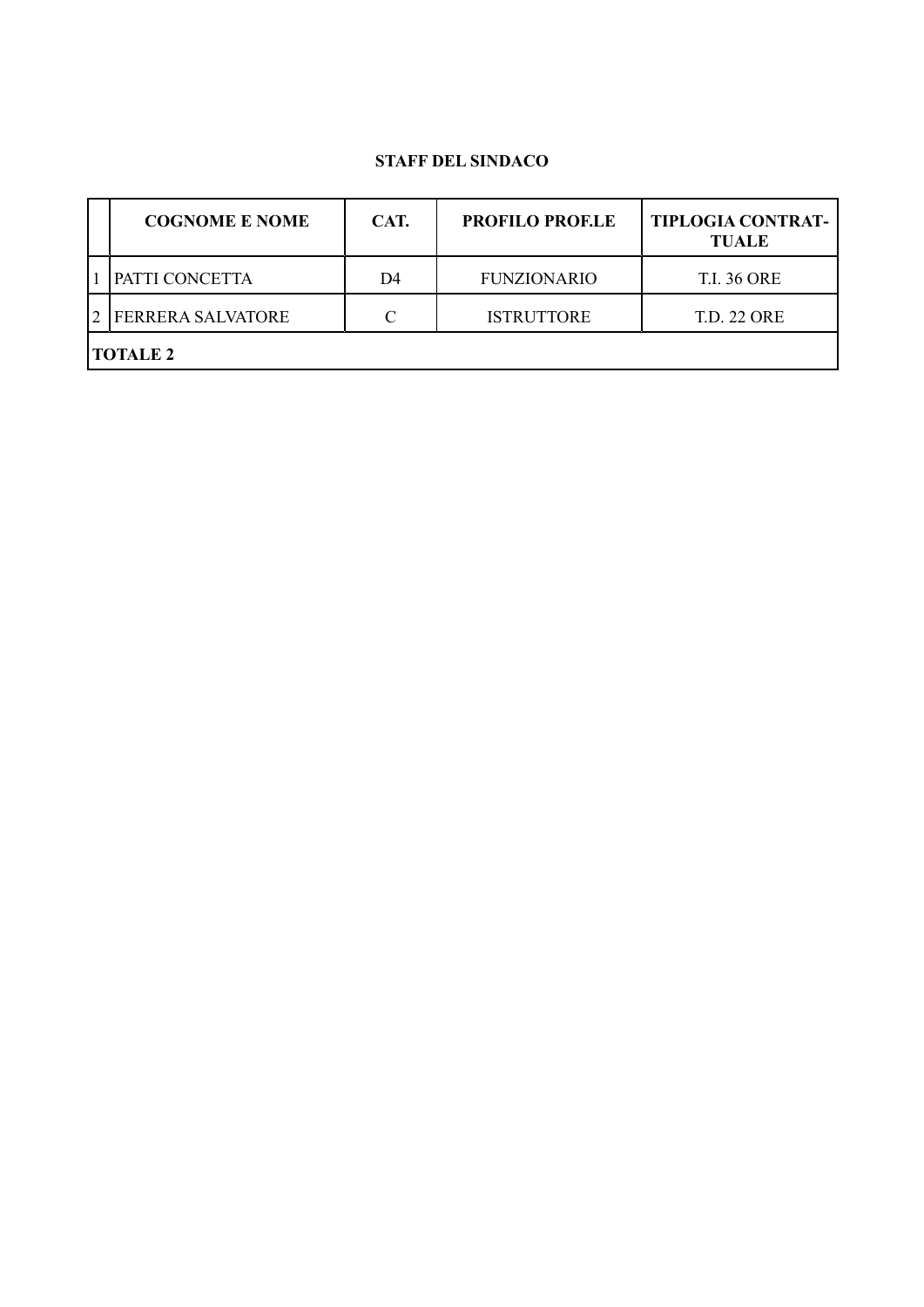# **SETTORE I AFFARI GENERALI E FINANZIARI**

|                  | <b>COGNOME E NOME</b>                     | CAT.           | <b>PROFILO PROF.LE</b>                                   | <b>TIPLOGIA CON-</b><br><b>TRATTUALE</b> |
|------------------|-------------------------------------------|----------------|----------------------------------------------------------|------------------------------------------|
| 1                | <b>CRESCIMANNA GIUSEPPINA</b>             | D <sub>6</sub> | <b>FUNZIONARIO</b>                                       | <b>T.I. 36 ORE</b>                       |
| $\overline{2}$   | <b>FARACI LIDIA GIACOMA</b>               | D2             | <b>ISTRUTTORE DIRETTIVO</b><br>(Ufficio Giudice di Pace) | <b>T.I. 36 ORE</b>                       |
| 3                | <b>AIELLO GIUSEPPINA</b>                  | C4             | <b>ISTRUTTORE</b>                                        | <b>T.I. 36 ORE</b>                       |
| 4                | <b>AIELLO SALVATORE G.PPE</b>             | C4             | <b>ISTRUTTORE</b>                                        | <b>T.I. 36 ORE</b>                       |
| 5                | <b>BELLANTI GIOVANNI</b>                  | C <sub>5</sub> | <b>ISTRUTTORE</b>                                        | <b>T.I. 36 ORE</b>                       |
| 6                | <b>BEVILACQUA FILIPPA</b>                 | C2             | <b>ISTRUTTORE</b>                                        | <b>T.I. 36 ORE</b>                       |
| $\boldsymbol{7}$ | DI BENEDETTO SALVATORE                    | C <sub>5</sub> | <b>ISTRUTTORE CONTABILE</b>                              | <b>TELELAVORO</b>                        |
| 8                | <b>FARACI MARIA STELLA</b>                | C <sub>3</sub> | <b>RAGIONIERA</b>                                        | <b>T.I. 36 ORE</b>                       |
| 9                | <b>GERVASI MARCO</b>                      | C4             | <b>RAGIONIERE</b>                                        | <b>T.I. 36 ORE</b>                       |
| 10               | <b>SCIACCA NUNZIATA</b>                   | C <sub>5</sub> | <b>ISTRUTTORE</b>                                        | <b>T.I. 36 ORE</b>                       |
| 11               | <b>FARDELLA CATENO</b>                    | B <sub>3</sub> | C. COMMESSO                                              | <b>T.I. 36 ORE</b>                       |
| 12               | <b>LA MEDICA ROSALIA</b>                  | B <sub>5</sub> | <b>VIDEOTERMINALISTA</b>                                 | <b>T.I. 36 ORE</b>                       |
| 13               | NICOLETTI ANGELO                          | <b>B4</b>      | <b>CENTRALINISTA</b>                                     | <b>T.I. 36 ORE</b>                       |
| 14               | <b>AIELLO EGIDIO</b>                      | A <sub>3</sub> | (Ufficio Giudice di Pace)                                | <b>T.I. 36 ORE</b>                       |
| 15               | PAPA VITO                                 | A <sub>3</sub> | <b>COMMESSO</b>                                          | <b>T.I. 36 ORE</b>                       |
|                  | <b>TOTALE A TEMPO INDETERMINATO N. 15</b> |                |                                                          |                                          |
| $\mathbf{1}$     | <b>AIELLO FILIPPO</b>                     | $\mathcal{C}$  | <b>ISTRUTTORE</b>                                        | <b>T.D. 24 ORE</b>                       |
| $\overline{2}$   | <b>BONAFFINI GIUSEPPA MARIA</b>           | $\mathcal{C}$  | <b>ISTRUTTORE</b>                                        | <b>T.D. 24 ORE</b>                       |
| 3                | BRUGNONE GIUSEPPINA GRA-<br><b>ZIELLA</b> | $\mathcal{C}$  | <b>ISTRUTTORE</b>                                        | <b>T.D. 24 ORE</b>                       |
| 4                | <b>COLLURA GIUSEPPA</b>                   | $\mathcal{C}$  | <b>ISTRUTTORE</b>                                        | <b>T.D. 24 ORE</b>                       |
| 5                | <b>FARACI SANTA</b>                       | $\mathcal{C}$  | <b>ISTRUTTORE</b>                                        | <b>T.D. 24 ORE</b>                       |
| 6                | <b>INGALA ANGELA MARIA</b>                | $\mathcal{C}$  | <b>ISTRUTTORE</b>                                        | <b>T.D. 24 ORE</b>                       |
| $\tau$           | <b>LA ROSA STELLA</b>                     | $\mathcal{C}$  | <b>ISTRUTTORE</b>                                        | <b>T.D. 24 ORE</b>                       |
| 8                | LICATA GIUSEPPA                           | $\mathbf C$    | <b>ISTRUTTORE</b>                                        | <b>T.D. 24 ORE</b>                       |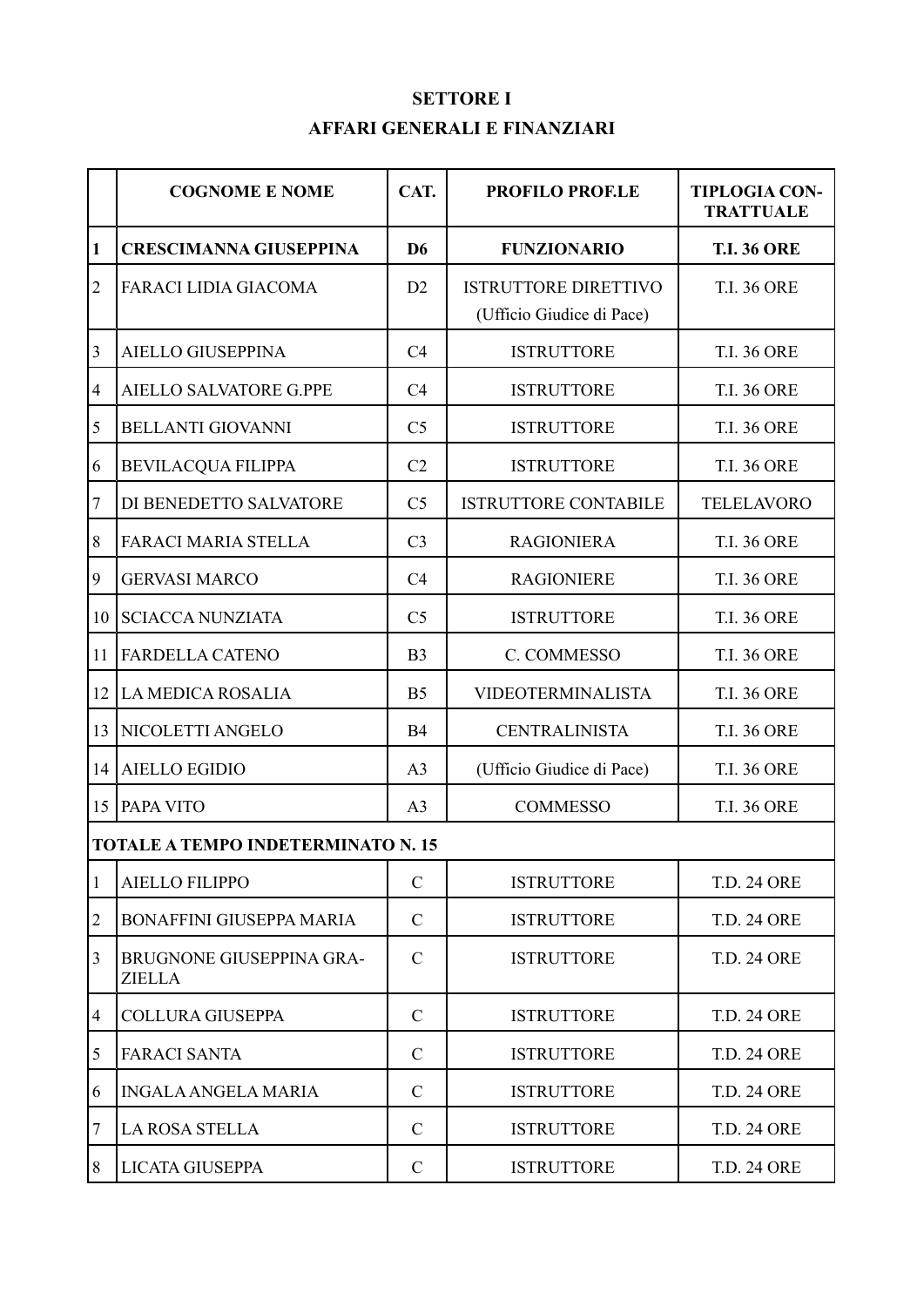| 9                                       | <b>MASSA ANGELINA</b>    |   | <b>ISTRUTTORE</b> | <b>T.D. 24 ORE</b> |  |  |
|-----------------------------------------|--------------------------|---|-------------------|--------------------|--|--|
| 10                                      | <b>TAMBE' GIUSEPPINA</b> | C | <b>ISTRUTTORE</b> | <b>T.D. 24 ORE</b> |  |  |
| 11                                      | CUCCHIARA MARIA MADD.    | B | <b>ESECUTORE</b>  | <b>T.D. 24 ORE</b> |  |  |
| 12                                      | <b>PILUMELI ADRIANA</b>  | B | <b>ESECUTORE</b>  | <b>T.D. 24 ORE</b> |  |  |
|                                         | 13 PRIVITELLI DONATO     | B | <b>ESECUTORE</b>  | <b>T.D. 18 ORE</b> |  |  |
| <b>TOTALE A TEMPO DETERMINATO N. 13</b> |                          |   |                   |                    |  |  |
| <b>TOTALE GENERALE SETTORE 28</b>       |                          |   |                   |                    |  |  |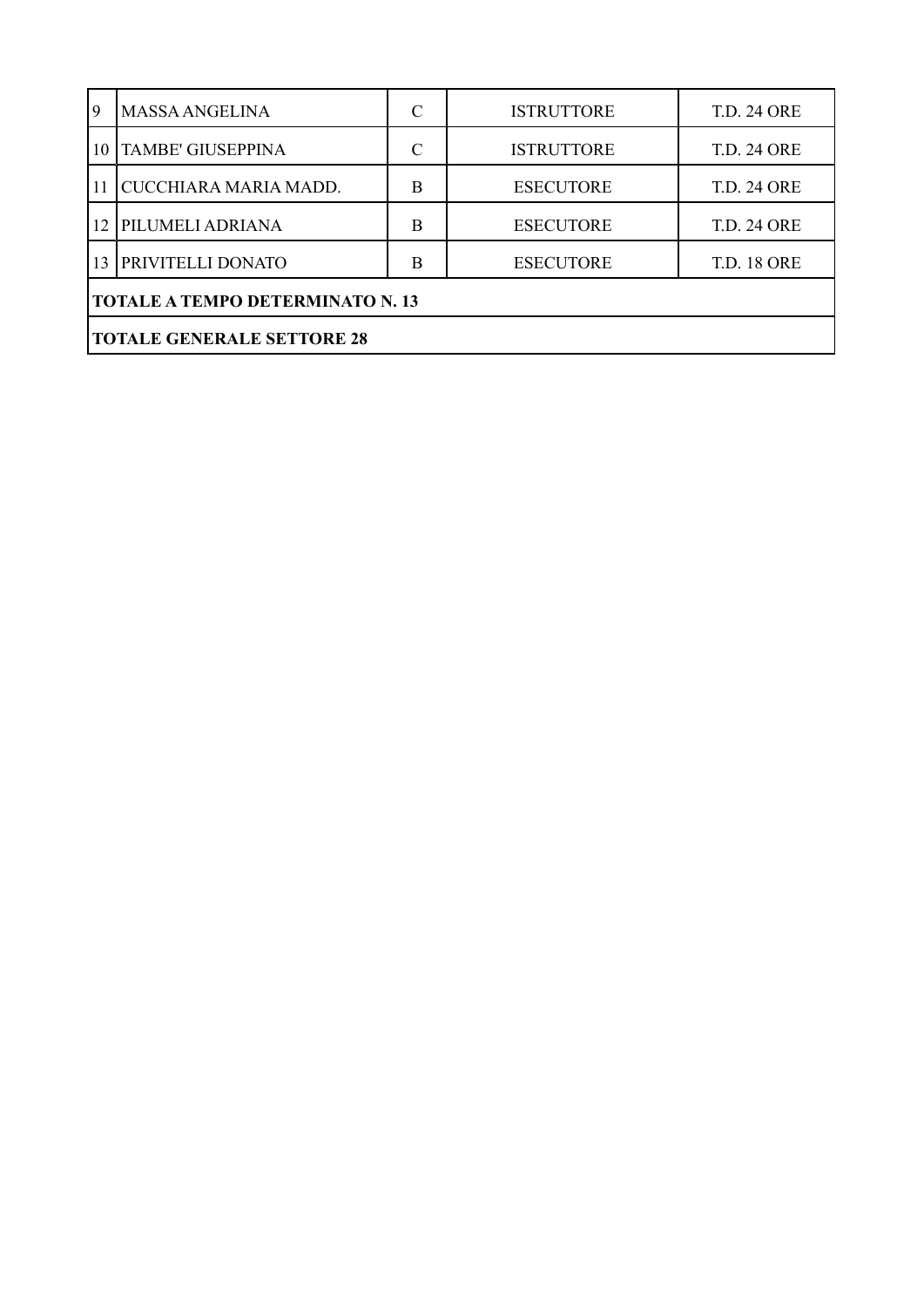#### **SETTORE II CED, CONTRATTI e SUAP**

|                          | <b>COGNOME E NOME</b>                   | CAT.           | <b>PROFILO PROF.LE</b>     | <b>TIPLOGIA CON-</b><br><b>TRATTUALE</b> |  |  |
|--------------------------|-----------------------------------------|----------------|----------------------------|------------------------------------------|--|--|
| $\mathbf{1}$             | <b>CARLI RICCARDO</b>                   | D <sub>4</sub> | <b>ANALISTA</b>            | <b>T.I. 36 ORE</b>                       |  |  |
| $\overline{c}$           | <b>FERRERI GIUSEPPE</b>                 | C4             | <b>ISTRUTTORE</b>          | <b>T.I. 36 ORE</b>                       |  |  |
| 3                        | PATERNO' ALESSANDRO                     | C <sub>3</sub> | <b>ISTRUTTORE</b>          | <b>T.I. 36 ORE</b>                       |  |  |
| $\overline{\mathcal{A}}$ | MILANO ALESSANDRA                       | B <sub>5</sub> | <b>VIDEOTERMINALISTA</b>   | <b>T.I. 36 ORE</b>                       |  |  |
| 5                        | <b>SOTTILE SALVATORE</b>                | <b>B4</b>      | <b>MURATORE</b>            | <b>T.I. 36 ORE</b>                       |  |  |
| 6                        | <b>FERRIGNO GIUSEPPE</b>                | A4             | <b>COMMESSO</b>            | <b>T.I. 36 ORE</b>                       |  |  |
|                          | <b>TOTALE A TEMPO INDERMINATO N. 6</b>  |                |                            |                                          |  |  |
| 1                        | <b>AVOLA MARIA STELLA</b>               | $\mathcal{C}$  | <b>ISTRUTTORE</b>          | <b>T.D. 22 ORE</b>                       |  |  |
| $\overline{2}$           | <b>BONFIRRARO GAETANO</b>               | $\mathbf C$    | <b>SERVIZI CIMITERIALI</b> | <b>T.D. 24 ORE</b>                       |  |  |
| 3                        | <b>CENTONZE LIDIA</b>                   | $\mathbf C$    | <b>ISTRUTTORE</b>          | <b>T.D. 24 ORE</b>                       |  |  |
| $\overline{\mathcal{A}}$ | <b>COLLERONE LUCIA (62)</b>             | $\mathbf C$    | <b>ISTRUTTORE</b>          | <b>T.D. 24 ORE</b>                       |  |  |
| 5                        | <b>COSTA LUIGI</b>                      | $\mathbf C$    | <b>ISTRUTTORE</b>          | <b>T.D. 22 ORE</b>                       |  |  |
| 6                        | <b>GENTILE LUCIA SILVANA</b>            | $\mathbf C$    | <b>ISTRUTTORE</b>          | <b>T.D. 24 ORE</b>                       |  |  |
| 7                        | <b>LA MARCA MARIA</b>                   | $\mathbf C$    | <b>ISTRUTTORE</b>          | <b>T.D. 24 ORE</b>                       |  |  |
| 8                        | <b>MILANO GIOVANNI</b>                  | $\mathbf C$    | <b>ISTRUTTORE</b>          | <b>T.D. 24 ORE</b>                       |  |  |
| 9                        | PINNISI MARIA CROCIFISSA                | $\mathbf C$    | <b>ISTRUTTORE</b>          | <b>T.D. 24 ORE</b>                       |  |  |
| 10                       | <b>GIADONE CATENA</b>                   | B              | <b>ESECUTORE</b>           | <b>T.D. 24 ORE</b>                       |  |  |
| 11                       | <b>GIAMMUSSO ADELINA RITA</b>           | B              | <b>ESECUTORE</b>           | <b>T.D. 24 ORE</b>                       |  |  |
| 12                       | PUZZO NICOLINA MARIA                    | B              | <b>ESECUTORE</b>           | <b>T.D. 24 ORE</b>                       |  |  |
|                          | <b>TOTALE A TEMPO DETERMINATO N. 12</b> |                |                            |                                          |  |  |
|                          | <b>TOTALE GENERALE SETTORE 18</b>       |                |                            |                                          |  |  |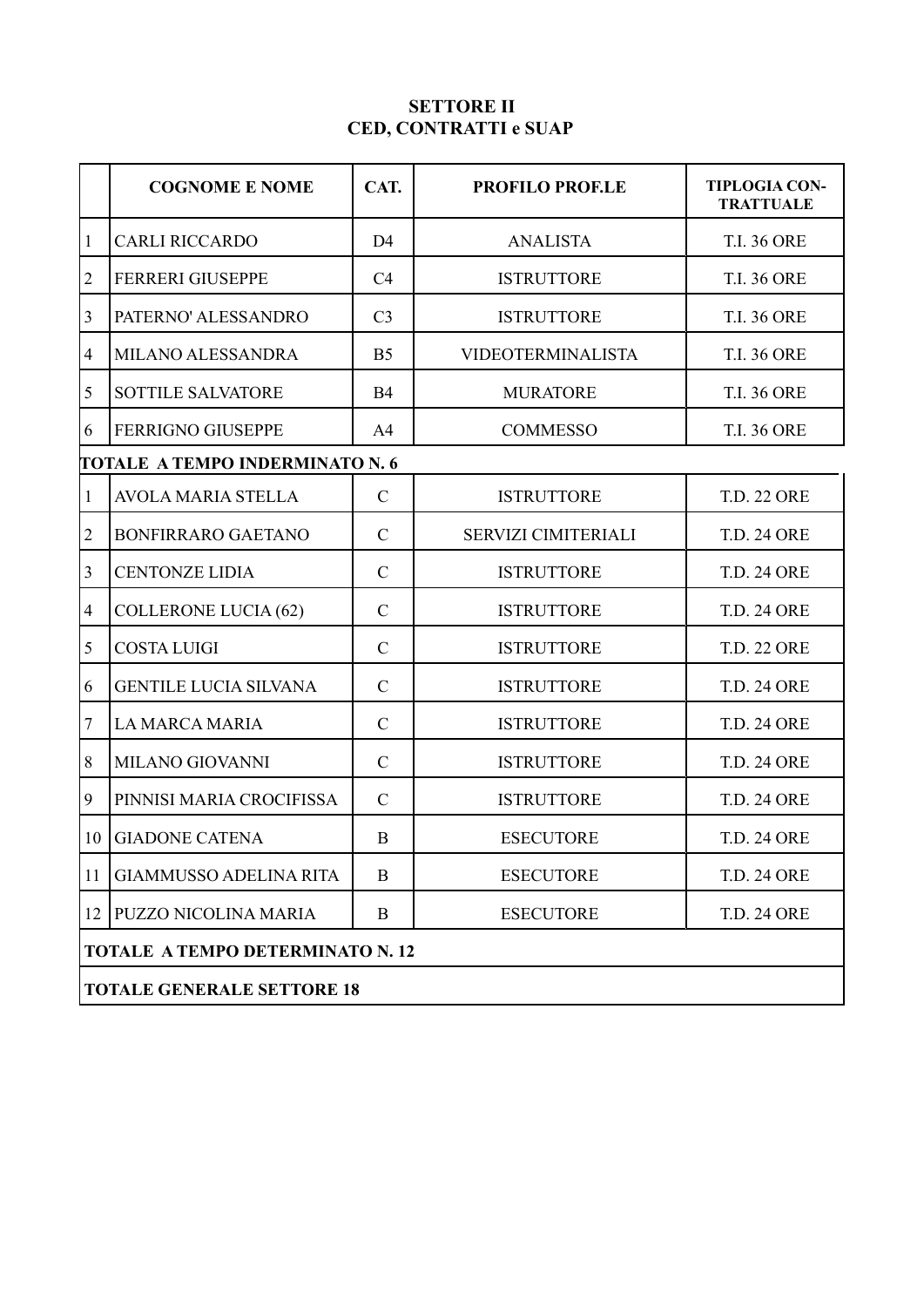# **SETTORE III SERVIZI ALLA PERSONA**

|                | <b>COGNOME E NOME</b>                     | CAT.           | <b>PROFILO PROF.LE</b>                                                                  | <b>TIPLOGIA CON-</b><br><b>TRATTUALE</b> |  |  |
|----------------|-------------------------------------------|----------------|-----------------------------------------------------------------------------------------|------------------------------------------|--|--|
| 1              | <b>SCHIRO' ANNA</b>                       | D <sub>5</sub> | <b>ASSISTENTE SOCIALE</b>                                                               | <b>T.I. 36 ORE</b>                       |  |  |
| $\overline{2}$ | ZUCCALA' GIUSEPPE                         | D <sub>4</sub> | <b>FUNZIONARIO TECNICO</b><br>(sospeso)                                                 | <b>T.I. 36 ORE</b>                       |  |  |
| 3              | <b>GAGLIANO OSCAR</b>                     | D <sub>4</sub> | <b>ASSISTENTE SOCIALE</b>                                                               | <b>T.I. 36 ORE</b>                       |  |  |
| $\overline{4}$ | LI PUMA BIAGIA                            | D <sub>5</sub> | <b>ASSISTENTE SOCIALE</b><br>(comando temporaneo presso il Co-<br>mune di Calascibetta) | <b>T.I. 36 ORE</b>                       |  |  |
| 5              | PATERNO' ANGELA                           | C2             | <b>ISTRUTTORE</b>                                                                       | <b>T.I. 36 ORE</b>                       |  |  |
| 6              | CALI' MARIA CALOGERA                      | C4             | <b>ISTRUTTORE</b>                                                                       | <b>T.I. 36 ORE</b>                       |  |  |
| 7              | <b>CAPUTO ANGELA MARIA</b>                | C2             | <b>ISTRUTTORE</b>                                                                       | <b>T.I. 36 ORE</b>                       |  |  |
| 8              | <b>TAMBE' MARISTELLA</b>                  | C <sub>5</sub> | <b>ISTRUTTORE CONTABILE</b>                                                             | <b>T.I. 36 ORE</b>                       |  |  |
| 9              | DI VITA ANDREA                            | <b>B4</b>      | <b>AUTISTA</b>                                                                          | <b>T.I. 36 ORE</b>                       |  |  |
| 10             | MILAZZO GAETANA                           | <b>B6</b>      | VIDEOTERMINALISTA                                                                       | <b>T.I. 36 ORE</b>                       |  |  |
| 11             | <b>SALAMONE ANNA</b>                      | B <sub>5</sub> | VIDEOTERMINALISTA                                                                       | <b>T.I. 36 ORE</b>                       |  |  |
| 12             | <b>COLLERONE BENEDETTA</b>                | B <sub>3</sub> | <b>VIDEOTERMINALISTA</b>                                                                | <b>T.I. 36 ORE</b>                       |  |  |
|                | <b>TOTALE A TEMPO INDETERMINATO N. 12</b> |                |                                                                                         |                                          |  |  |
| 1              | <b>INGALA ROSA MARIA</b>                  | $\mathcal{C}$  | <b>ISTRUTTORE</b>                                                                       | <b>T.D. 24 ORE</b>                       |  |  |
| $\overline{2}$ | TAMBE' GIUSEPPE                           | $\mathcal{C}$  | <b>ISTRUTTORE</b>                                                                       | <b>T.D. 24 ORE</b>                       |  |  |
| 3              | <b>AVOLA ANNA MARIA</b>                   | B              | <b>ESECUTORE</b>                                                                        | <b>T.D. 18 ORE</b>                       |  |  |
| 4              | DI BLASI FILIPPA                          | B              | <b>ESECUTORE</b>                                                                        | <b>T.D. 18 ORE</b>                       |  |  |
| 5              | <b>COLLERONE LUCIA (63)</b>               | B              | <b>ESECUTORE</b>                                                                        | <b>T.D. 24 ORE</b>                       |  |  |
|                | <b>TOTALE A TEMPO DETERMINATO N. 5</b>    |                |                                                                                         |                                          |  |  |
|                | <b>TOTALE GENERALE SETTORE 17</b>         |                |                                                                                         |                                          |  |  |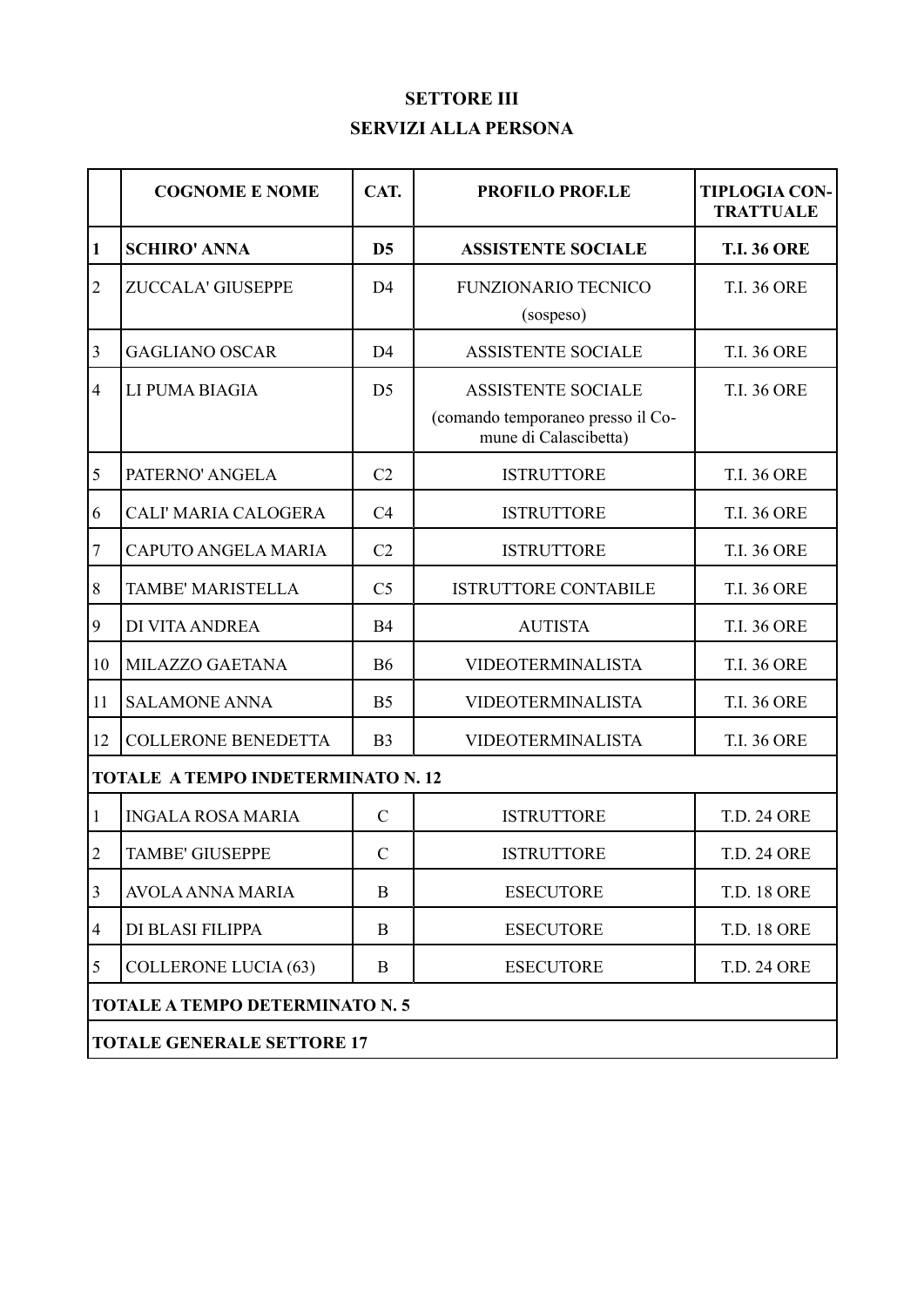### **SETTORE IV GESTIONE DEL TERRITORIO – LAVORI PUBBLICI – MANUTENZIONI – S.I.I.**

|                                           | <b>COGNOME E NOME</b>                      | CAT.           | <b>PROFILO PROF.LE</b>      | <b>TIPLOGIA CONTRAT-</b><br><b>TUALE</b> |  |  |
|-------------------------------------------|--------------------------------------------|----------------|-----------------------------|------------------------------------------|--|--|
| 1                                         | <b>COSTA FRANCESCO</b>                     | D <sub>6</sub> | <b>FUNZIONARIO TECNICO</b>  | <b>T.I. 36 ORE</b>                       |  |  |
| $\overline{2}$                            | <b>DILIBERTO SANTI</b><br><b>EUGENIO</b>   | D <sub>6</sub> | <b>FUNZIONARIO</b>          | <b>T.I. 36 ORE</b>                       |  |  |
| 3                                         | <b>CUMIA GIUSEPPE</b>                      | C <sub>5</sub> | <b>ISTRUTTORE TECNICO</b>   | <b>T.I. 36 ORE</b>                       |  |  |
| $\overline{4}$                            | RUGGERI GIOVANNI                           | C <sub>5</sub> | <b>ISTRUTTORE TECNICO</b>   | <b>T.I. 36 ORE</b>                       |  |  |
| 5                                         | <b>SALAMONE MARIA</b><br><b>STELLA</b>     | C4             | <b>ISTRUTTORE</b>           | <b>T.I 34 ORE</b>                        |  |  |
| 6                                         | <b>SCICOLONE ORAZIO</b>                    | C <sub>3</sub> | <b>ISTRUTTORE TECNICO</b>   | <b>T.I 36 ORE</b>                        |  |  |
| $\boldsymbol{7}$                          | STORNIOLO VINCENZO                         | C <sub>5</sub> | <b>GEOMETRA</b>             | <b>T.I. 36 ORE</b>                       |  |  |
| $8\,$                                     | <b>STRANERA FRANCESCO</b>                  | C <sub>4</sub> | <b>ISTRUTTORE TECNICO</b>   | <b>T.I. 36 ORE</b>                       |  |  |
| 9                                         | VANADIA PAOLO                              | C <sub>5</sub> | <b>ISTRUTTORE TECNICO</b>   | <b>T.I. 36 ORE</b>                       |  |  |
| 10                                        | <b>COSTA SALVATORE LUIGI</b>               | <b>B4</b>      | <b>DISTRIB. RETE IDRICA</b> | <b>T.I. 36 ORE</b>                       |  |  |
| 11                                        | <b>GIUNTA FRANCESCO</b>                    | B <sub>5</sub> | <b>MURATORE</b>             | <b>T.I. 36 ORE</b>                       |  |  |
| 12                                        | <b>GULINO CALOGERO</b>                     | <b>B6</b>      | <b>OPERAIO</b>              | <b>T.I. 36 ORE</b>                       |  |  |
| 13                                        | <b>LA MEDICA CATENO</b>                    | B <sub>3</sub> | <b>MANUTENTORE</b>          | <b>T.I. 36 ORE</b>                       |  |  |
| <b>TOTALE A TEMPO INDETERMINATO N. 13</b> |                                            |                |                             |                                          |  |  |
| $\mathbf{1}$                              | <b>CRAVOTTA AGATA</b>                      | $\mathcal{C}$  | ARCHIVIO URBANISTICA        | <b>T.D. 24 ORE</b>                       |  |  |
| $\sqrt{2}$                                | <b>CUMIA GIUSEPPE</b>                      | $\mathcal{C}$  | <b>ISTRUTTORE</b>           | <b>T.D. 24 ORE</b>                       |  |  |
| 3                                         | <b>MEDICINA GIUSEPPA</b>                   | $\mathcal{C}$  | <b>ISTRUTTORE</b>           | <b>T.D. 24 ORE</b>                       |  |  |
| 4                                         | NICOLETTI STELLA                           | B              | <b>ESECUTORE</b>            | <b>T.D. 24 ORE</b>                       |  |  |
| 5                                         | TUMMINO MARIANNA                           | $\mathcal{C}$  | <b>ISTRUTTORE</b>           | <b>T.D. 24 ORE</b>                       |  |  |
| 6                                         | <b>FERRIGNO SANDRO</b><br><b>SALVATORE</b> | B              | <b>ESECUTORE</b>            | <b>T.D. 24 ORE</b>                       |  |  |
| 7                                         | LA LOGGIA ROSINA                           | B              | <b>ESECUTORE</b>            | <b>T.D. 18 ORE</b>                       |  |  |
|                                           | <b>TOTALE A TEMPO DETERMINATO N. 7</b>     |                |                             |                                          |  |  |
|                                           | <b>LAVORATORI A.S.U.</b>                   |                |                             |                                          |  |  |
| $\mathbf{1}$                              | <b>GAGLIANO GIUSEPPE</b>                   |                |                             |                                          |  |  |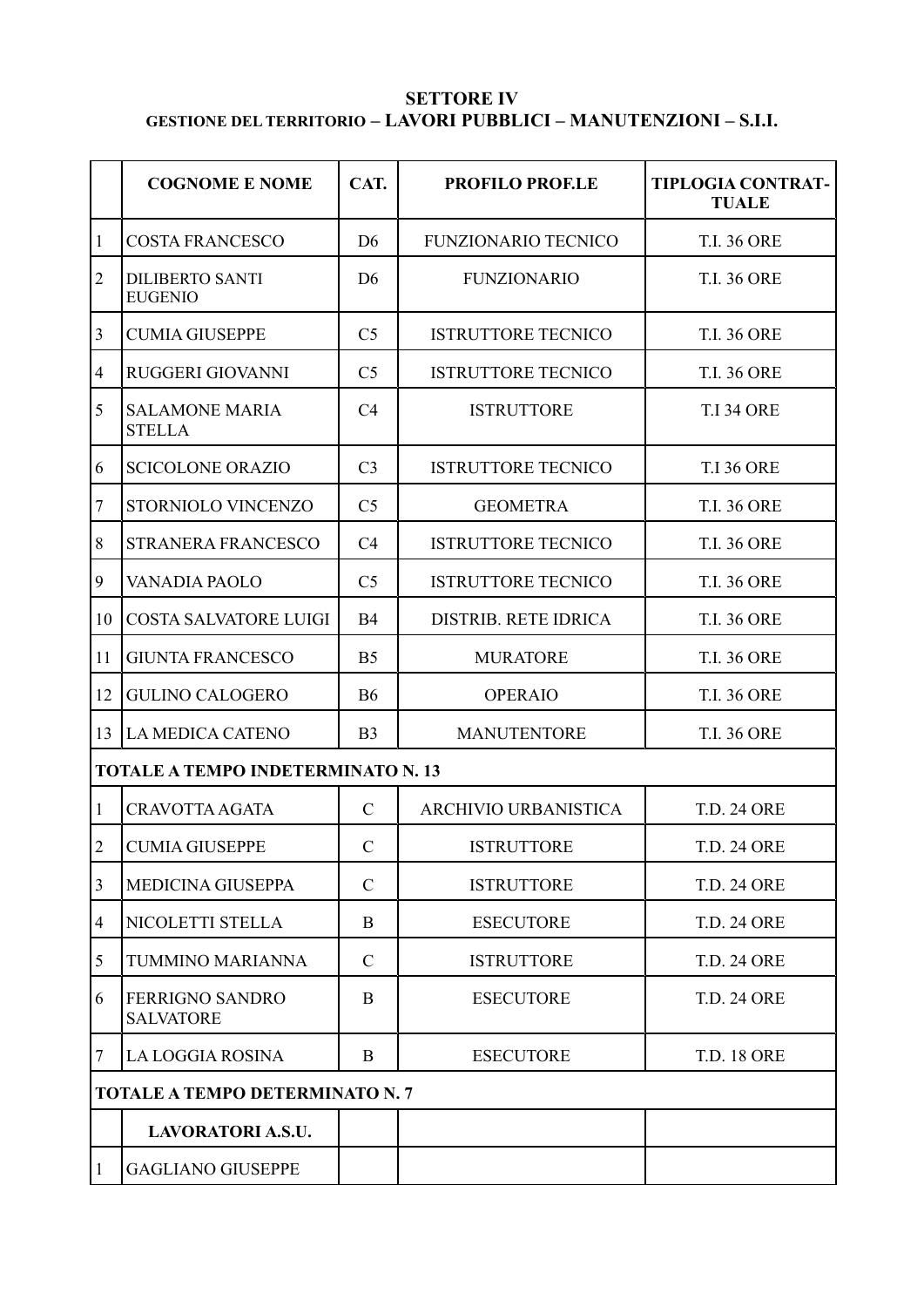| $\overline{2}$                    | <b>MARTORANA GIUSEPPE</b>               |  | (SOSPESO) |  |  |
|-----------------------------------|-----------------------------------------|--|-----------|--|--|
| 3                                 | <b>PREZZAVENTO</b><br><b>GIUSEPPINA</b> |  |           |  |  |
| $^{\circ}$ 4                      | <b>SALVAGGIO MICHELE</b>                |  |           |  |  |
|                                   | <b>TAMBÈ FILIPPO</b>                    |  |           |  |  |
| <b>TOTALE LAVORATORI ASU N. 5</b> |                                         |  |           |  |  |
|                                   | <b>TOTALE GENERALE SETTORE N. 25</b>    |  |           |  |  |